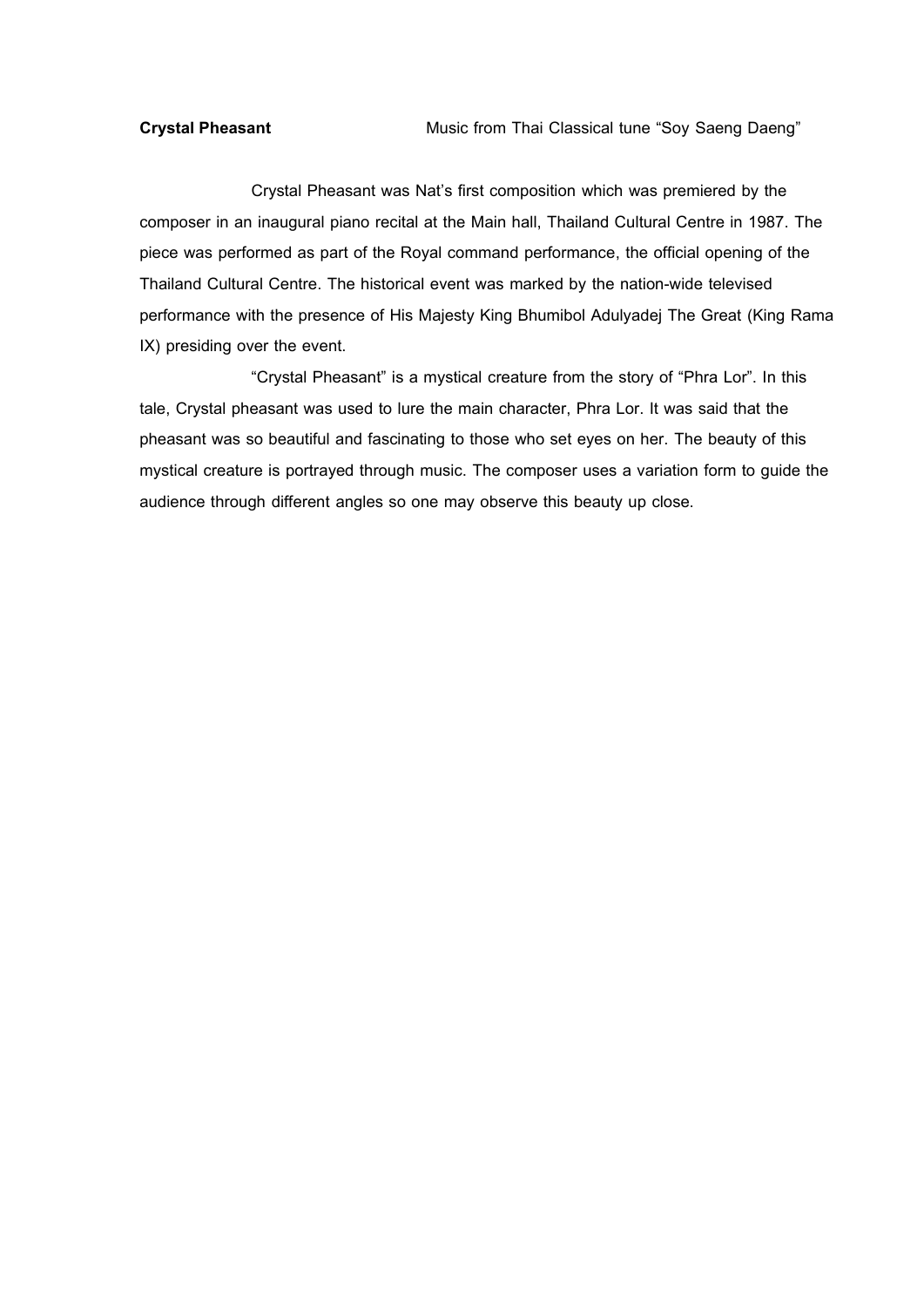# เพลงพระราชนิพนธ์ "ฝนั"

พระบาทสมเด็จพระเจ้าอยู่หัว ทรงพระราชนิพนธ์ทำนองเพลง "Somewhere, Somehow" ขึ้นก่อน และ โปรดเกล้าฯ ให้พระเจ้าวรวงศ์เธอพระองค์เจ้าจักรพันธ์เพ็ญศิริ ทรงประพันธ์คำร้องภาษาอังกฤษ และนายศรี สวัสดิ์ พิจิตรวรการ ประพันธ์คำร้องภาษาไทย ชื่อเพลงว่า "ฝนั"

## Somewhere, Somehow

His Majesty first composed the melody for "Somewhere, Somehow" and requested H.H. Prince Chakrabhandh Pensiri to write the English lyrics. The Thai lyrics of "Fun" which translates as "Dream'' written by Mr. Swasdi Pichitworakarn.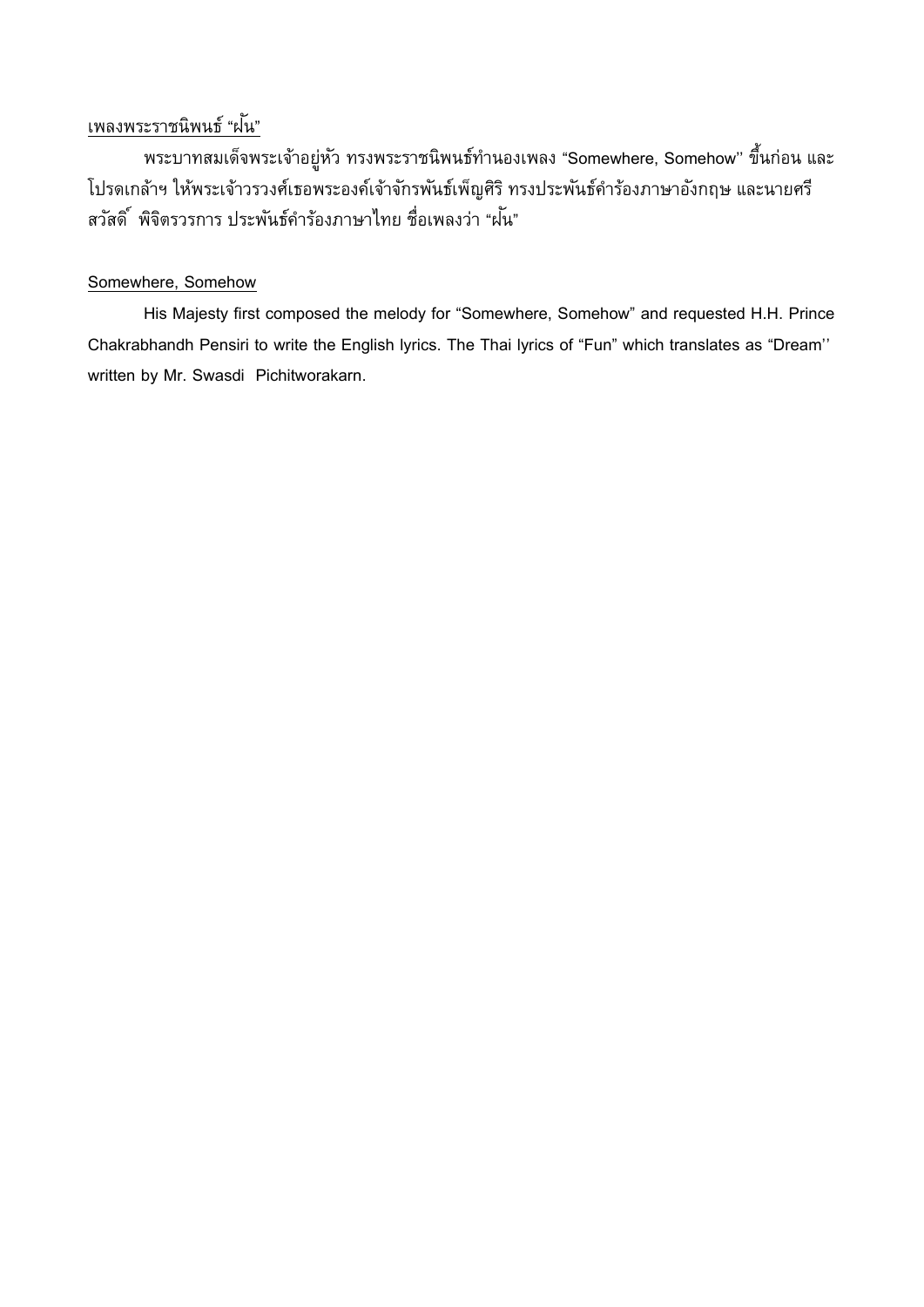#### **Siam Sonata**

Siam Sonata, a composition dedicated His Majesty King Bhumibol Adulyadej The Great (King Rama IX) on the occasion of his seventy-fifth birthday in 2002.

Siam Sonata combines the uniqueness of each four regions of Thailand in a musical form of solo piano sonata. The composition is divided into four movements, beginning with the majestic Central Region, the lively Northeast, the graceful North and ending with the vibrant South. The spirit of Thai culture is portrayed in each custom, tradition and dialect of each region. Despite the diversity, we find strength in unity which is the key to the country's well-being. This composition symbolizes the harmony of the love in the composer's homeland, Thailand.

#### **The Northeast (Allegretto Scherzando)**

Beginning with *Ho Sam La* (three salutes) followed by *Toey Sam Changwa* (three rhythmic sections of Toey Song), the movement begins with an imitation of the sound of "Kaen", a traditional wind instrument which represents the characteristic of the region. The first two sections open the movement with the second being an interplay of two independent parts, the left hand challenging the right hand. The middle section is in a major key, which is reminiscent of the gentle and sincere nature of the Northeastern people. The third Toey section comes in during the last refrain. Its playfulness symbolizes a Northeastern dance as well as happy and lively nature of Thai People.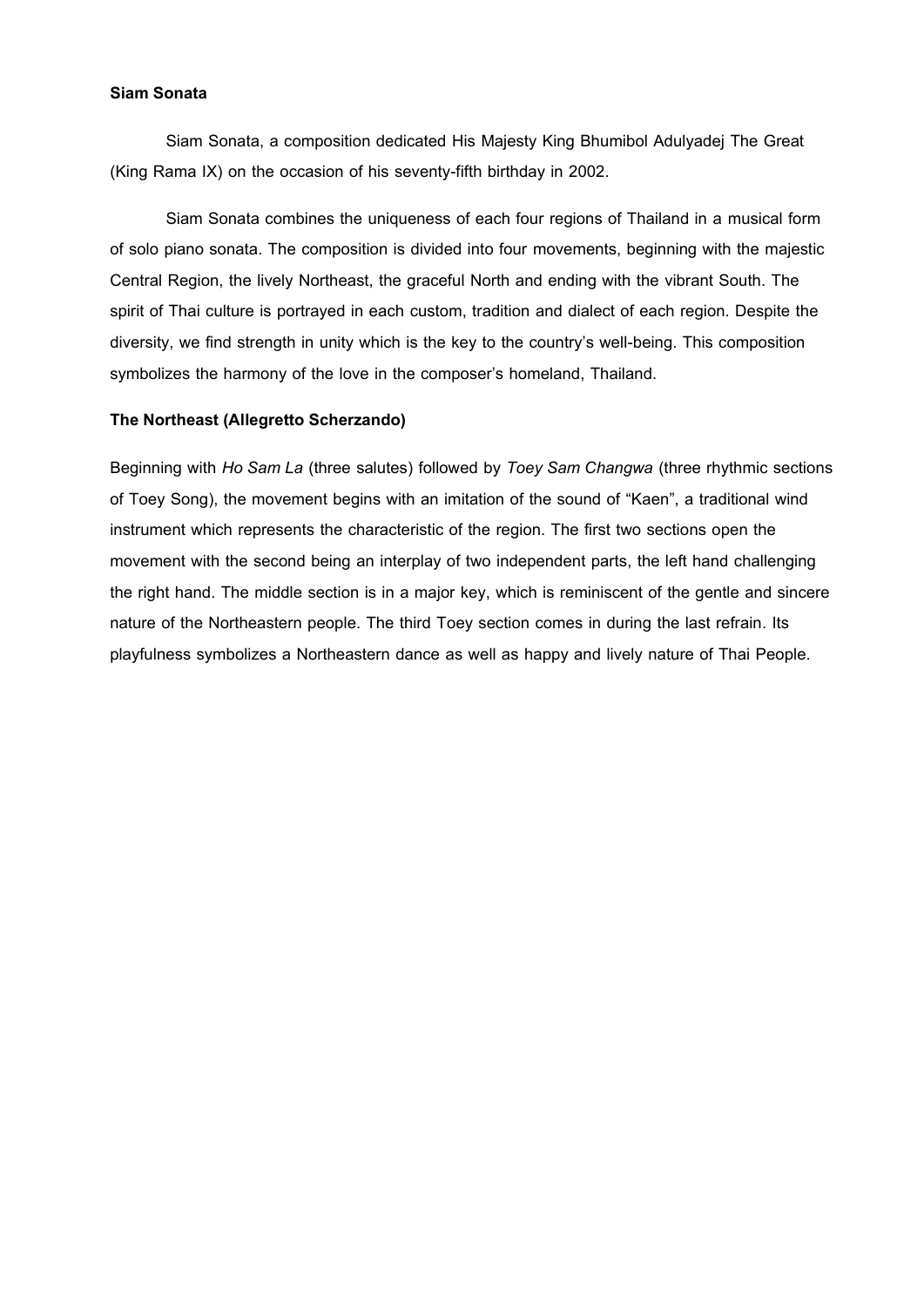### **Glory To Our Great Kings**

The first Thai piano sonata ever written in the history of classical music of Thailand, the piece was composed in 1995 in celebration of the Golden Jubilee of His Majesty King Bhumibol Adulyadej The Great (King Rama IX). The composer uses four Thai classical melodies composed by past monarchs of the Chakri Dynasty as the main theme of each movement. These melodies are *Bulan Loy Luen* (Floating Moon) by His Majesty King Rama II; *Kluen Kratop Fang* (Breaking Waves), *Ratree Pradap Dao* (Starry Night) and *Khamen La-or Ong* by His Majesty King Rama VII. In addition, six romantic songs composed by His Majesty King Rama IX are also used to intertwine with the first four melodies, employing western harmony with Thai overtones.

The last movement (Allegro ma non troppo) of the piano sonata bears a Thai title which translates "Long Live the King". It is a rondo which opens with the melody of *Khamen La-or Ong*, followed by *Maha Chulalongkorn*, and then returns to the first section in a higher key of A flat major. The next section introduces the melody *Yoong Thong* (Golden Peacock) before the return of the first section in the original key of F major. The movement is rounded off with a coda of *Yoong Thong* and *Maha Chulalongkorn* playing against each other, leading to a triumphant and joyous conclusion. *Yoong Thong* and *Maha Chulalongkorn* were composed by HM King Rama IX to be the anthem of the two most prestigious universities of Thailand namely Thammasart University and Chulalongkorn University respectively. Students from both universities know the anthems by heart. The overall mood of the movement is lively, using unusual pianistic techniques that partly imitate the sounds of the Thai gamelan (percussive instruments mainly made of bronze). *Maha Chulalongkorn* is the only composition by His Majesty King Rama IX in the pentatonic scale. It was transcribed for the pentatonic scale by Khun Kru Devaprasit Patayakosol, to be played by the Thai Pipat Orchestra at the request of the late King in 1954 - the year of the composer's birth.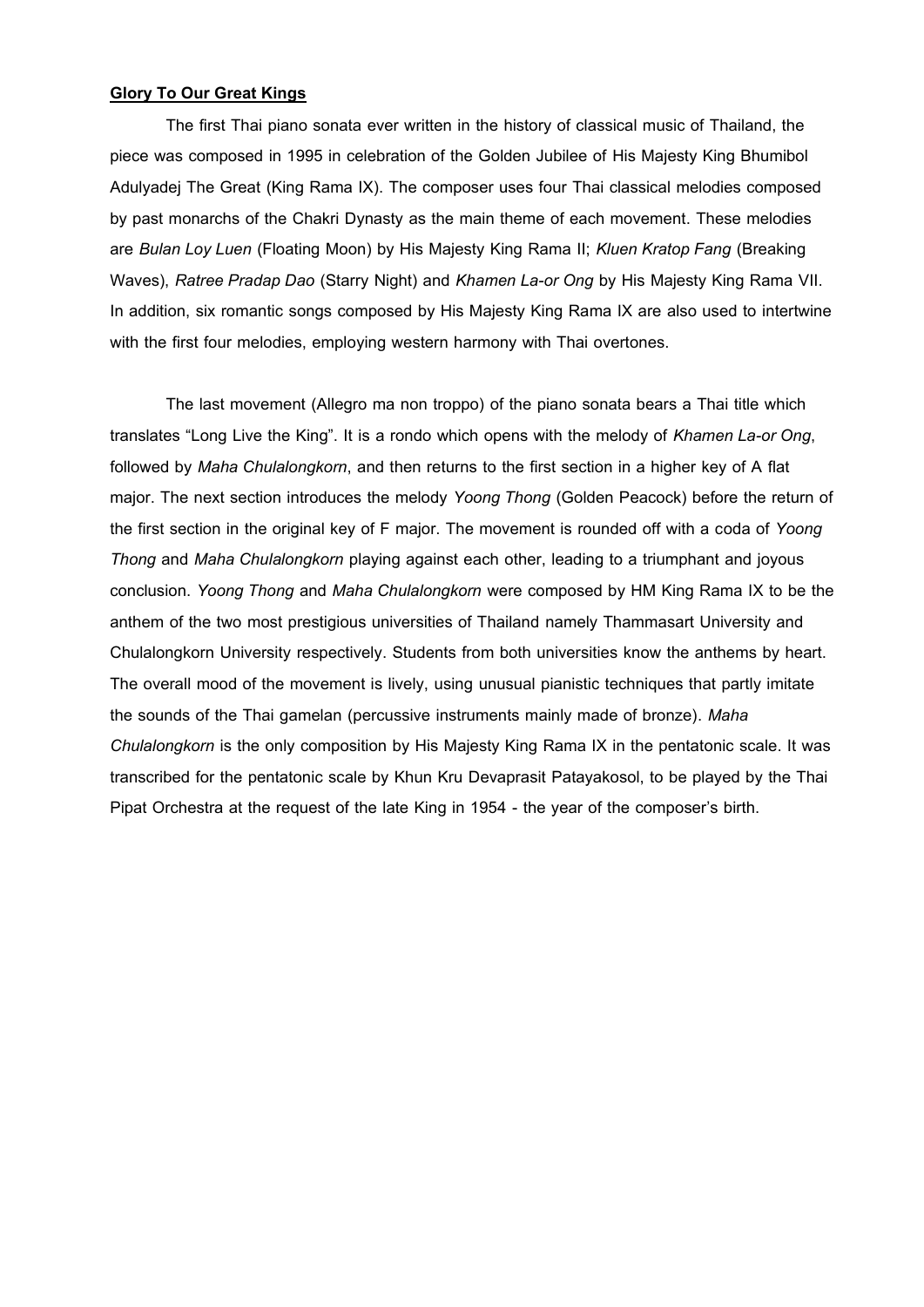#### **Suite for Piano and Percussion " The Prodigal Son"**

accompanied by Thai folk drama performance "Likay"

The composition is inspired from a biblical reference, the parable "The Prodigal Son" (Luke 15:11- 31). It is divided into 4 parts – Life, Truth, Repentence, Reconciliation - using the piano as the main melody accompanied by a Thai drum "Tapon" and other percussion instruments to enhance the dramatic aspect of the piece. The Thai folk drama "Likay" is known for its playful dialogue between the performers. However, for this composition, the composer challenges the old tradition by using Likay in a form of a ballet performance, leaving the storytelling solely to the music.

#### **1.LIFE**

This piece begins with a Likay tradition with an overture called *Wa*, followed by *Pleng-ork-kaek* or an introductory song to Likay. *Wa* overture return again to introduce the characters of father and daughter -- the older sister. These two are contemplating the beauty and harmony of their family together. Then, the prodigal son is introduced with his own theme song from *Kra-tai-ten* (the dancing rabbit). It's a very playful piece of music. His entrance is a cheerful sight to the scene until he starts lying about leaving for his studies in the far away town then asking his father for his share of inheritance. His sister openly opposed the idea but the son is angry and physically abused her. Finally, the father had to give in and gave what he wanted. The scene ends with the happy and satisfied young man who is excited to explore the world.

### **2.TRUTH**

The scene begins with a courtesan admiring her own beauty. She is imagining how she can lure a rich man into giving her diamonds and jewelry. The melody of *Loy-krathong* song is used as a fundamental theme. This song tells of Loy-krathong festival that is celebrated every year for the good grace of the goddess of water that blesses Thailand. Though it is meant to be for the goddess of water, many young couples take this opportunity to have their own Thai version of Valentine's day. The sweet melody of *Loy-krathong* slowly evolves to a festive *Kinnaree-ron*. The prodigal son arrives and is seen mingling with the courtesan. By this time, the lady brings in more friends to join the party, inviting the prodigal son to spend more and more of his fortune on his pleasure until it was all gone. *Loy krathong* song comes in various forms including in a jazzy style. This piece ends with such painful call for reality for the prodigal son. After all the fortune is gone, he now sees the truth of life.